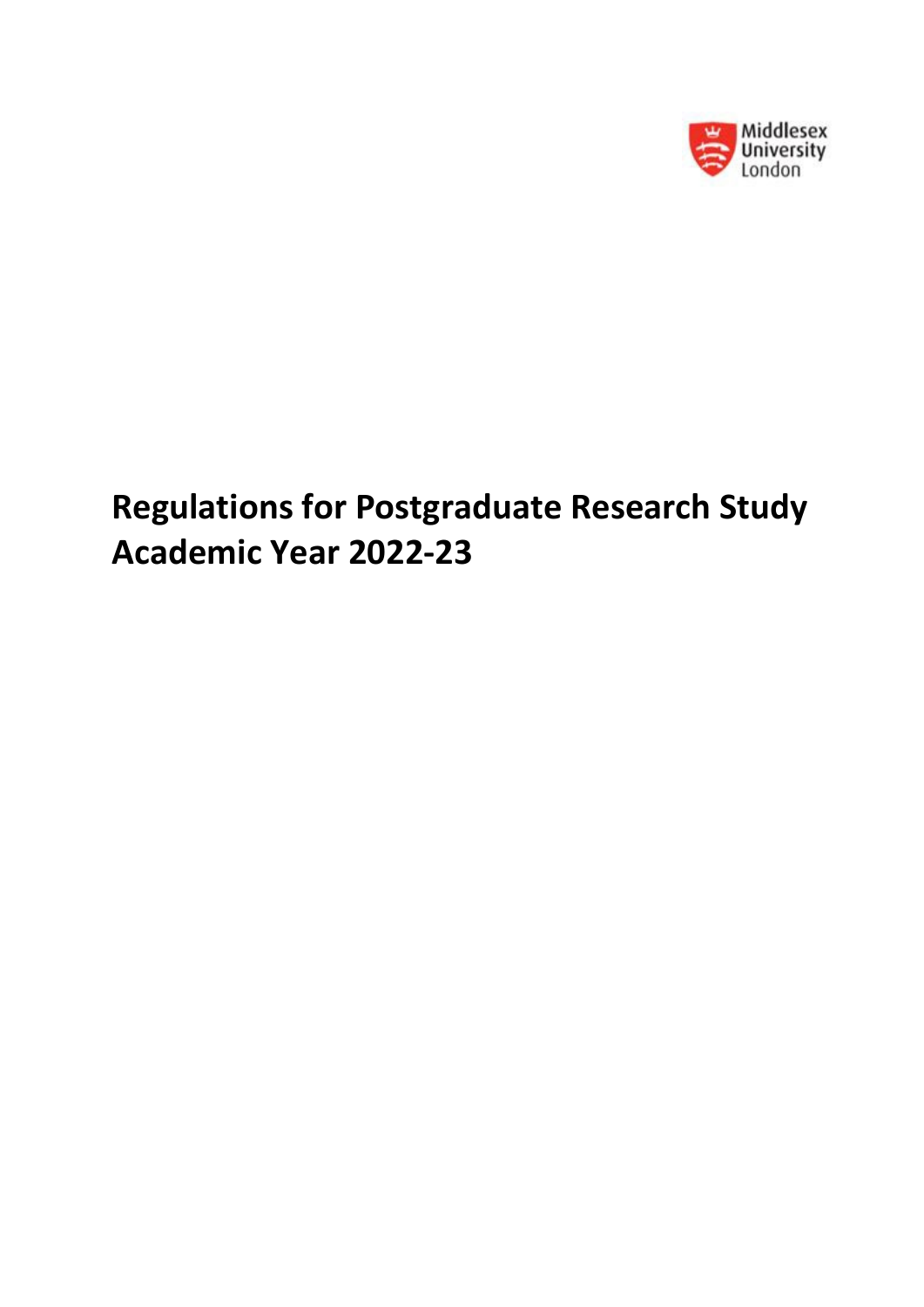# Contents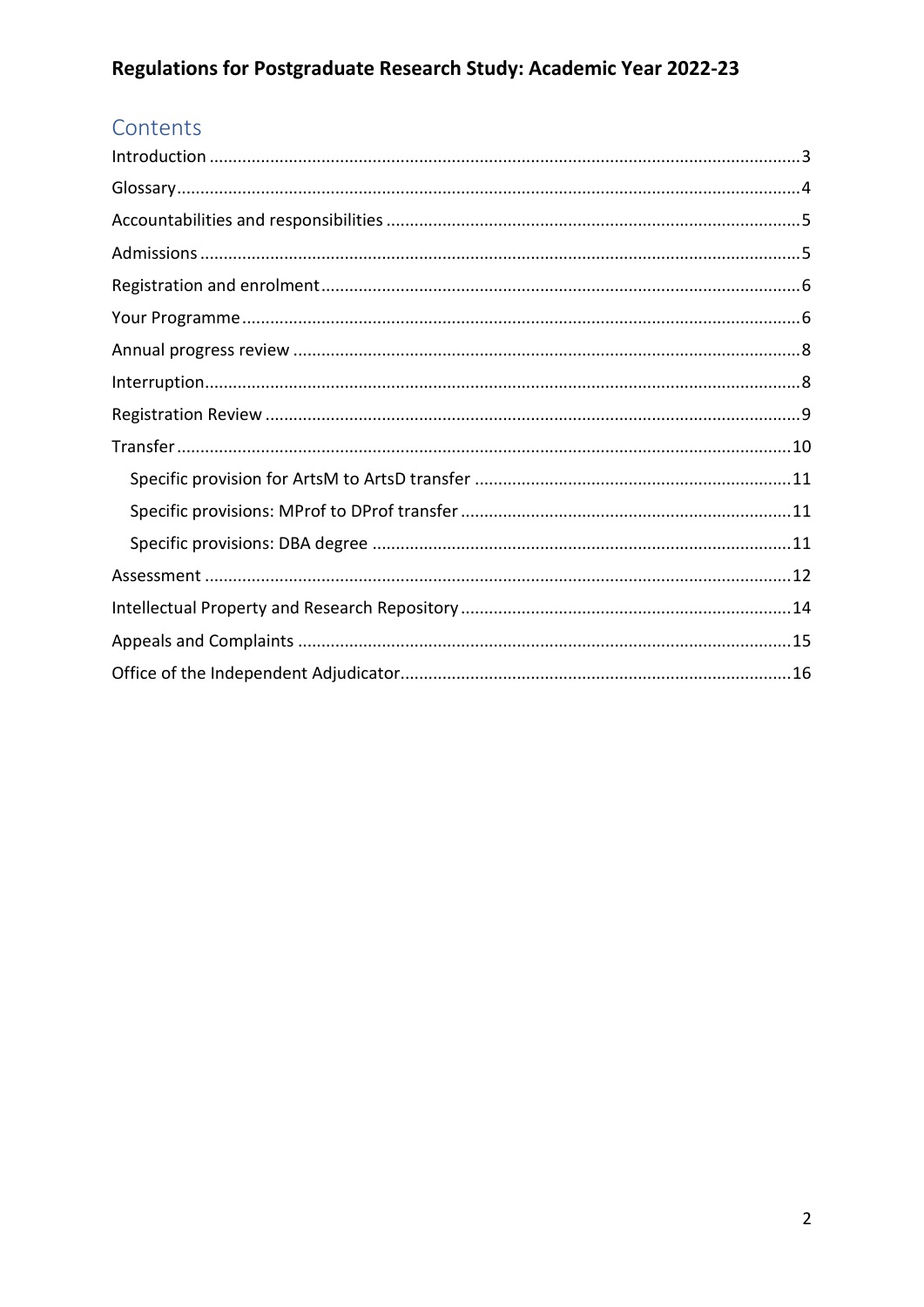#### <span id="page-2-0"></span>**Introduction**

- 1. These regulations set out the framework within which Middlesex University ("we", "us", "our") offers postgraduate research study to students ("you", "your", "doctoral researcher", "postgraduate researcher"). They form part of our Enrolment Terms and Conditions, and in cases of doubt have precedence of specific individual policies. You should also read the guidance for postgraduate researchers.
- 2. The following regulations and policies also apply:
	- a. The University Regulations, and in particular sections F (Academic Integrity and Misconduct) and H (Student Responsibilities).
	- b. Any university research policy applies to you as a research student.
- 3. If there is a dispute about the meaning of these regulations, or their interpretation, the University's Academic Registrar will be asked to decide. Their decision will be final.
- 4. These regulations apply to all students who registered for a postgraduate research degree from September 2022.
- 5. A research degree means an award with the following characteristics
	- a. A research degree is an advanced study programme that gives you an opportunity to deeply explore a topic, focus or domain of practice of your choice.
	- b. A research degree allows you to conduct your own, unique research, and produce new knowledge and expertise that is innovative, relevant, and enlightened through a process of investigation leading to new insights effectively shared.
	- c. Research degrees offer graduates the opportunity to develop and enhance the core attributes and transferable skills necessary for challenging and diverse roles in society, industry, government and business, as well as in research and academic organisations.
- 6. You can see a list of the research degrees which we offer in the University Regulations, section J (Middlesex University Qualifications) and specifically sections J1.4 (FHEQ Level 7) and J1.5 (FHEQ Level 8)
- 7. These regulations apply to you if you are registered with us for a research degree.
- 8. These regulations also apply if you are studying for a research degree at one of our partner institutions.
	- a. For some programmes at partner institutions these regulations are supplemented by programme-specific regulations. If you are studying at a partner institution you should check if this applies to you.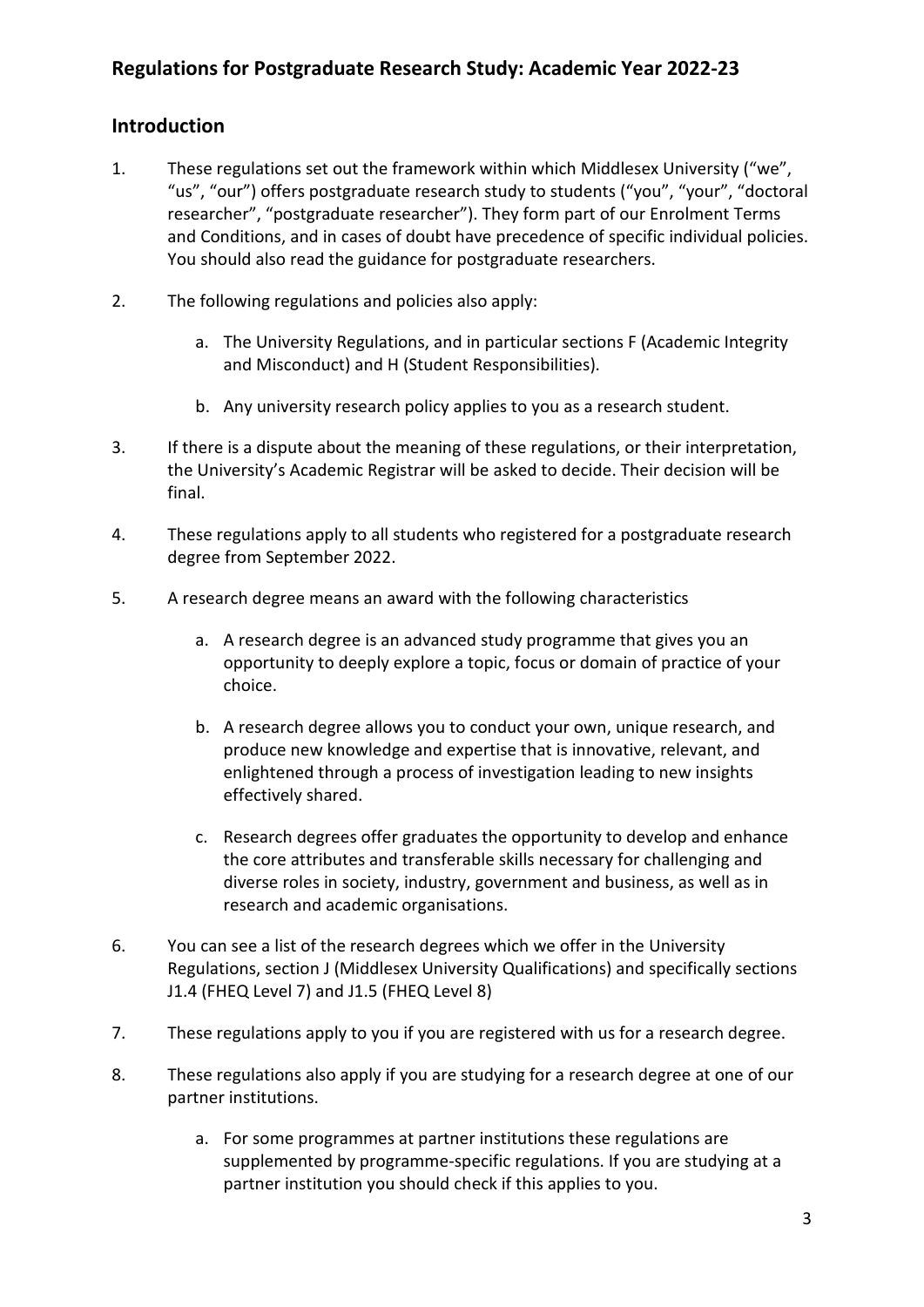#### <span id="page-3-0"></span>**Glossary**

9. Some words in these regulations have specific meanings, as follows:

**Admission** means the process through which we decide whether to offer a place to you and you decide whether to accept the offer.

**Award** means the degree qualification which is awarded on successful completion of a degree programme.

**Conditional registration** means an initial period of registration, during which we monitor carefully your progress and at the end of which we may confirm or end your registration.

**Degree programme** means the approved programme of study and programme of research or research study which leads to a specific award.

**Director of Studies** means the lead member of your supervisory team

**Enrolment** means the annual process in which you confirm to us that you will be actively undertaking studies, confirm various personal details such as your contact details, and ensure that your tuition fees are paid.

**Extenuating circumstances** means events in your personal or professional life and/or conditions which affect your physical and/or mental health such that they have an impact upon your ability to research or study

**Full-time** is a registration category: if you are full-time we expect you to spend, on average, 35 hours per week on research study

**Interruption** means an agreed and formal break from your registration, the length of which does not count against the maximum period of registration for your award.

**Level** refers to the levels of The Frameworks for Higher Education Qualifications of UK Degree-Awarding Bodies published by the QAA: <https://www.qaa.ac.uk/docs/qaa/quality-code/qualifications-frameworks.pdf>

Part-time is a registration category: if you are part-time we expect you to spend, on average, 17.5 hours per week on research study

**Registration** means your formal acceptance of a place to study with us and your acceptance of our terms and conditions, including these regulations.

**Registration plan** means an agreed timeline for your research project, setting out an anticipated date for transfer, any other milestones significant for your research and a supervision plan.

**Supervision** means the individual advice and guidance which our staff experts in your fields/domains of practice provide to support your development as a researcher and your progress with your research.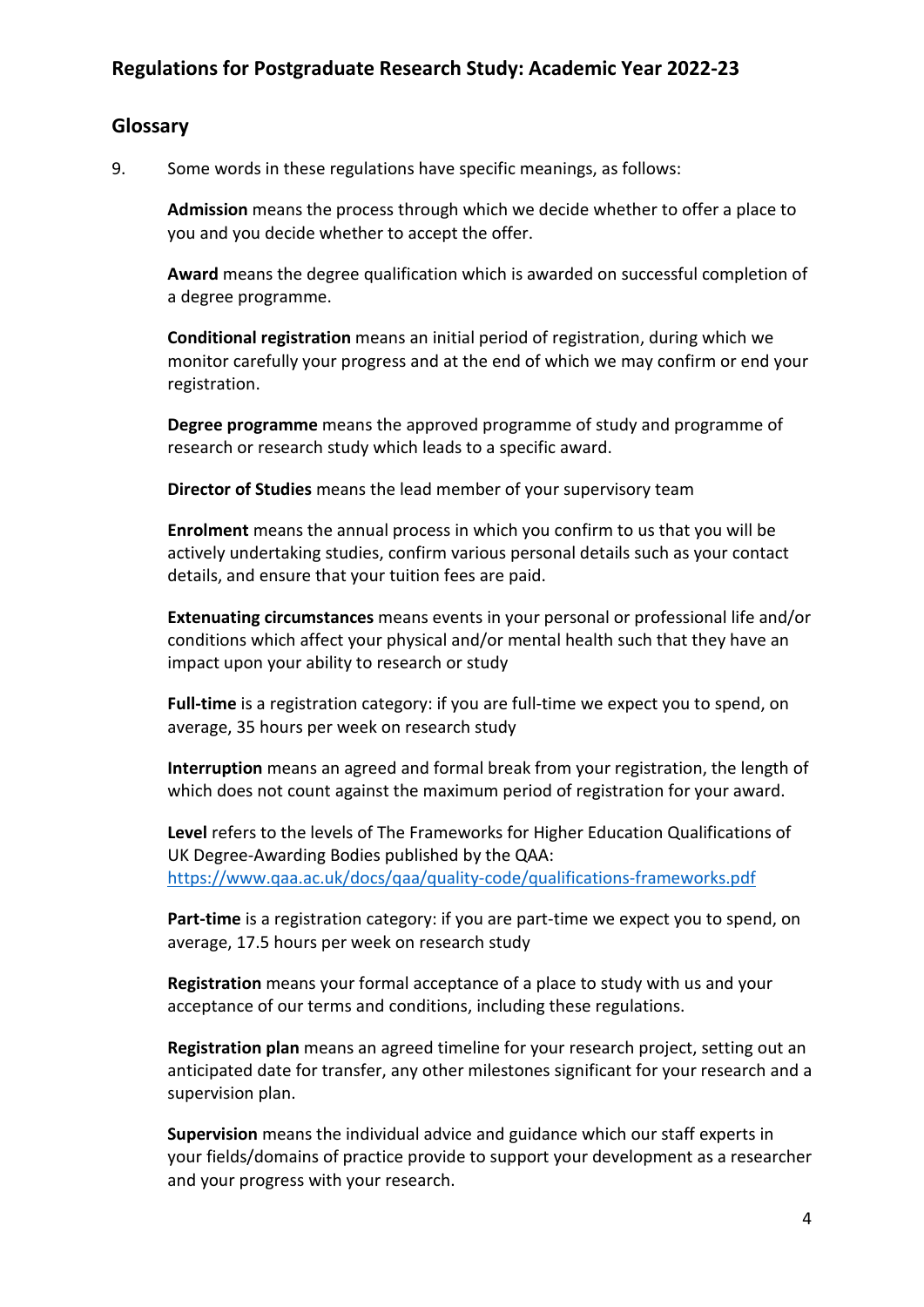**Supervisor** means one of the members of academic staff appointed to supervise and guide your research study. Normally this will be a member of our own staff; occasionally it may be an external supervisor.

**Thesis** means the written work and any other artefacts which you submit for assessment. This can encompass a portfolio of creative work and evidence of performance (for example, video or audio recordings); or a book and published papers. Theses must conform to the specifications set out in guidance.

**Transfer** means the change in your registration from a level 7 qualification (eg MPhil, MProf) to the associated level 8 qualification (eg PhD, DProf)

**Viva or viva voce** means the oral examination at which the examiners discuss with you your research and thesis/portfolio and which enables them to come to a judgment on whether you have met the criteria for award.

#### <span id="page-4-0"></span>**Accountabilities and responsibilities**

- 10. We discharge our responsibilities to you through the following:
	- a. Academic Board is accountable for overseeing the academic standards and quality of teaching and research within the university
	- b. Research and Knowledge Exchange Committee, which reports to Academic Board, is responsible for detailed policy and strategy relating to research, including doctoral study
	- c. Research Degrees Board, which reports to Research and Knowledge Exchange Committee, is responsible for day-to-day oversight and decision-making in relation to doctoral study
	- d. University Ethics Committee, which is responsible for the University's research ethics framework and which approves all research applications
	- e. Directors of Study are responsible for ensuring the quality of supervision provided to postgraduate researchers and for formally advising postgraduate researchers about their progress

#### <span id="page-4-1"></span>**Admissions**

- 11. You must apply for, and be accepted by us, to register as a postgraduate researcher.
- 12. We may offer you a place on a degree programme different to that for which you applied.
- 13. In the case of research degrees where there are linked awards at level 7 (masters) and level 8 (doctoral) we will admit you to the level 7 (masters) programme.
- 14. If you apply to us having started, but not completed, research study at another university, we may admit you as a postgraduate researcher and exempt you from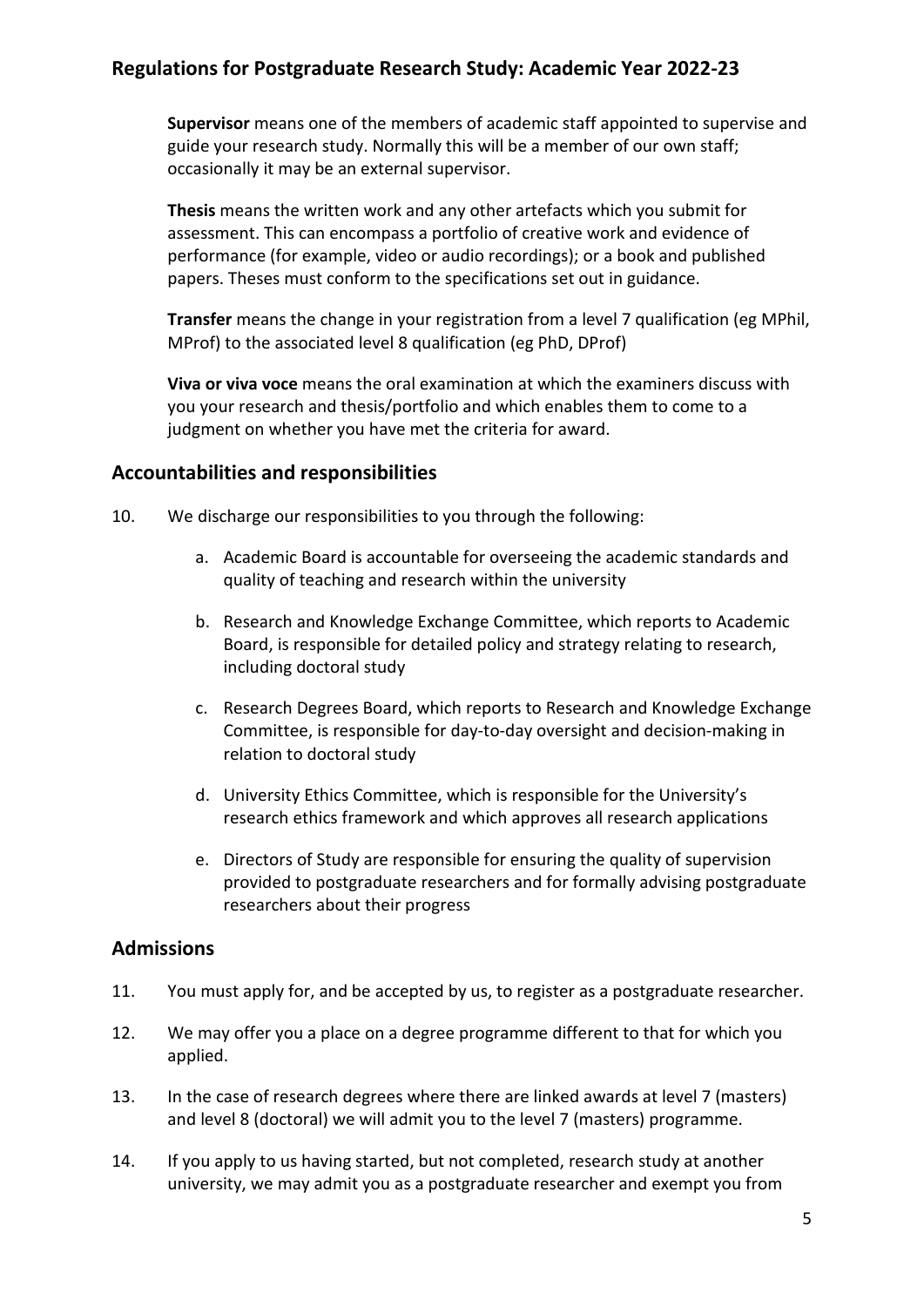some elements of the research programme we would normally require you to complete. You will need to comply with any relevant IP conditions from the university at which you were originally registered.

15. The University's Admissions Policy and Recruitment Guidance provides further information.

#### <span id="page-5-0"></span>**Registration and enrolment**

- 16. You must enrol on an annual basis. This means confirming your contact and other details, and that you are actively undertaking study.
- 17. You must make arrangements which are acceptable to us for the payment of your tuition fees (this may mean, for example, confirmation from a sponsor), and ensure that your fees are paid in line with these arrangements. If you do not do this your registration will be withdrawn.
- 18. If you need a visa to study in the UK but do not have one, we may withdraw your registration.
- 19. You may transfer from one research degree programme to another research degree programme provided that
	- a. You have demonstrated a satisfactory level of academic performance
	- b. You meet the conditions of entry for the new programme
	- c. The relevant Faculty Research Committee (or equivalent) has agreed

#### <span id="page-5-1"></span>**Your Programme**

- 20. Within your research degree there may be taught elements and mandatory research training. These may be distinct elements of your programme or integrated within it.
- 21. Your programme will have check-points, at which you will need to demonstrate that you are making sufficient progress to continue with registration, and at which we may set out requirements for your continued study.
	- a. If you are registered for the MPhil-PhD degree programme, or the MProf-DProf degree programme, or the ArtsM-ArtsD degree programme, you will initially be registered on a conditional basis. Your ongoing registration will be confirmed at a review in line with the timetable set out in paragraph 34 below.
	- b. Every year there will be an Annual Progress Review see paragraph 30 below – to which you must contribute. If we do not think that you are making sufficient progress, we will let you know and set targets; if you do not meet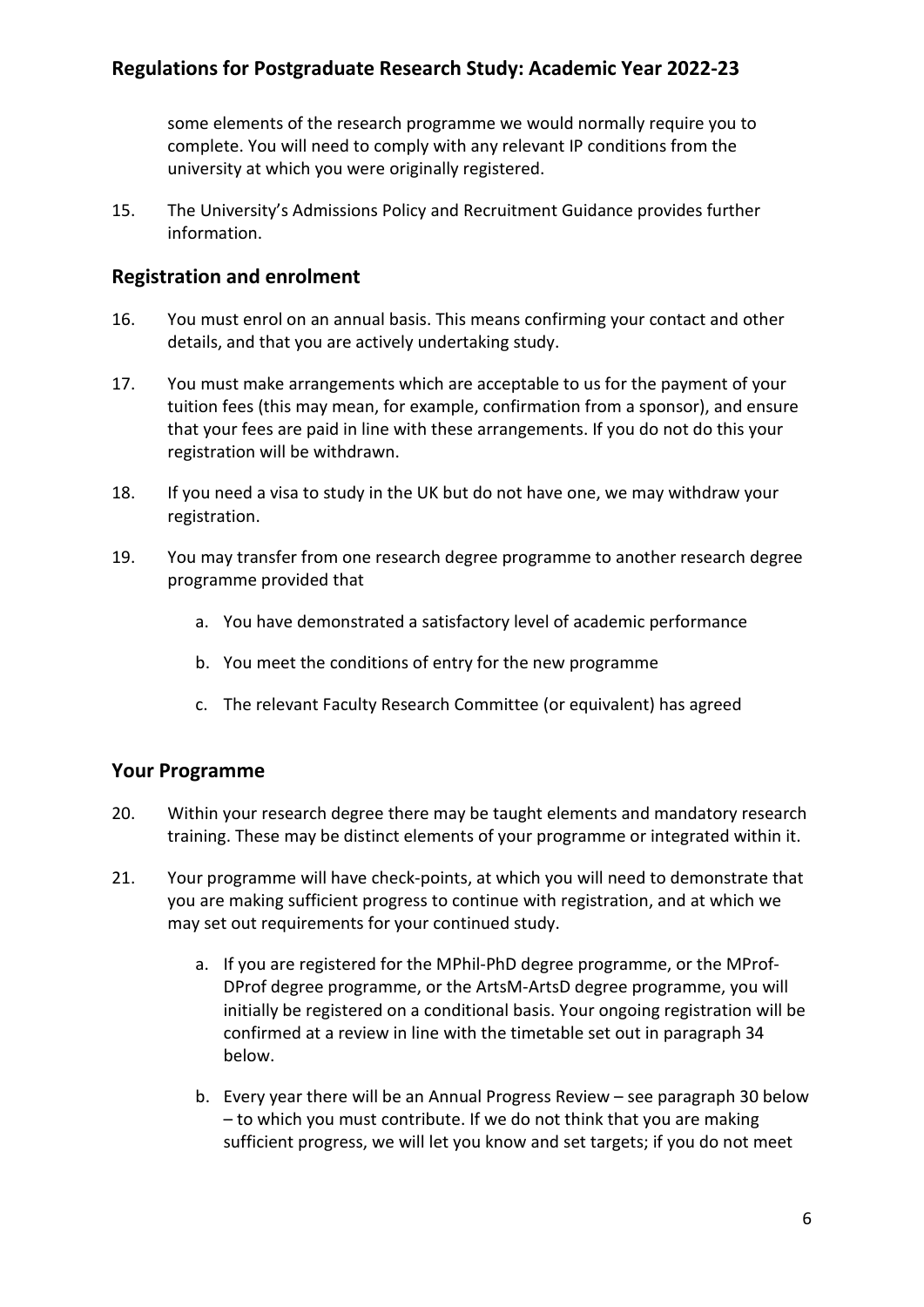these targets your registration will be ended and you will no longer be able to complete your postgraduate research with us.

- i. We will do this formally once a year
- ii. We may also undertake a review during a year, if we have concerns about your progress
- c. Our Annual Progress Review will include you even if you have interrupted your study or are writing up: this is to help us to ensure that your overall research study remains on track and to recalibrate your registration plan.
- d. We will take into account, when assessing your progress, any extenuating circumstances which you tell us about. We may ask to see evidence to support your claim.
- 22. If you require a visa to study at the University, and you make insufficient progress (see paragraph 21.b above) or you do not pay your tuition fees, we will withdraw sponsorship of your visa.
- 23. You must attend supervision and other prescribed sessions (including induction and research development programmes). We will monitor your attendance; this will form part of our decision-making at progress checks (see paragraph 21 above.)
- 24. We will agree with you a registration plan, confirmed at Registration Review (see paragraph 34 below), which sets out an overall timeline for your research project, including milestones, transfer and submission for final assessment.
- 25. You should expect to transfer registration from the level 7 award (e.g. MPhil) to the level 8 award (e.g. PhD) no later than 12 months before your expected date of submission, in the case of full-time study; or no later than 18 months before your expected date of submission, in the case of part-time study.
- 26. The minimum, expected and maximum lengths of registration for degree programmes, in months, are as follows:

| Award                          | <b>Mode</b> | <b>Registration period</b> |                 |                |
|--------------------------------|-------------|----------------------------|-----------------|----------------|
|                                |             | <b>Minimum</b>             | <b>Expected</b> | <b>Maximum</b> |
| MA/MSc/LLM by Research and MTh | Part-time   | 18                         | 24              | 27             |
| MA/MSc/LLM by Research and MTh | Full-time   | 12                         | 12              | 15             |
| MPhil/ArtsM/MProf              | Part-time   | 24                         | 36              | 48             |
| MPhil/ArtsM/MProf              | Full-time   | 12                         | 24              | 36             |
| MProf (stand-alone)            | Part-time   | 12                         | 18              | 24             |
| MPhil/PhD, ArtsM/D             | Part-time   | 48                         | 60              | 84             |
| MPhil/PhD, ArtsM/D             | Full-time   | 24                         | 36              | 60             |
| M/DProf (incl. all SVPs)       | Part-time   | 48                         | 60              | 84             |
| M/DProf (incl. all SVPs)       | Full-time   | 24                         | 36              | 60             |
| PhD by Public Works            | Part-time   | 12                         | 18              | 24             |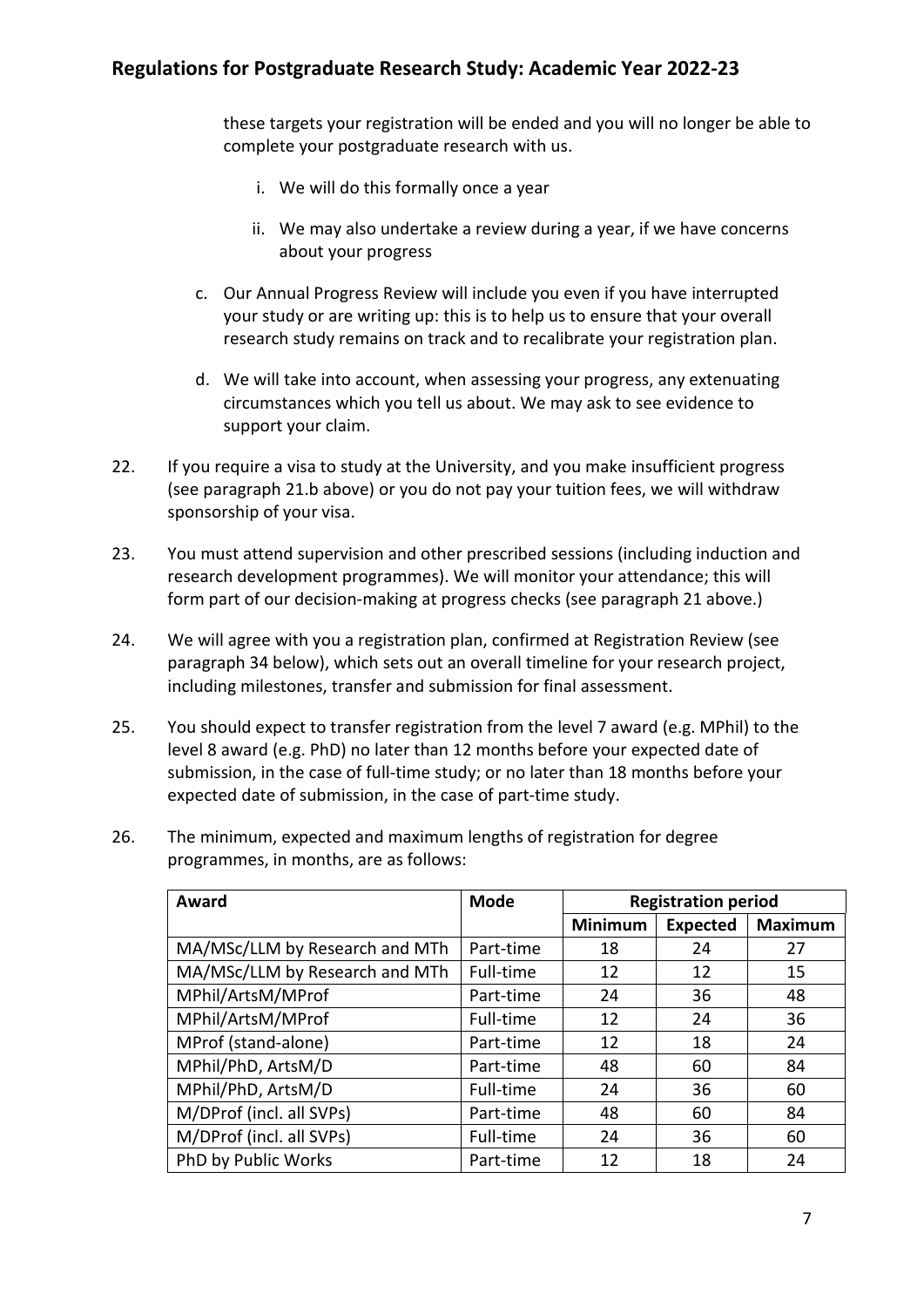| Works<br>ublic<br>nv.<br>. . | . | -- |  |
|------------------------------|---|----|--|

- 27. You may not submit your thesis for final assessment before the minimum registration period for your degree outlined in paragraph 26 above has passed.
- 28. We expect you to submit your thesis/dissertation and all other work for your final assessment within the expected period outlined in paragraph 26 above.
- 29. If you have not submitted for your final assessment by the end of the maximum registration period set out in paragraph 26 above your registration will be ended and you will not be eligible for the award of a degree.

#### <span id="page-7-0"></span>**Annual progress review**

- 30. University Progression Boards will annually review the progress of all postgraduate researchers. This may result in:
	- a. Your ongoing registration, if you are making good progress
	- b. A judgment that your progress is unsatisfactory. In this case we will tell you what improvements we expect, and set out a reasonable timescale (not less than 4 months) for you to address our concerns. If you do not satisfactorily address our concerns, we will end your registration.
	- c. If we are unable to make a judgement about your progress, we may contact you for more information.

#### <span id="page-7-1"></span>**Interruption**

- 31. You may interrupt your research study. If you wish to do so, you must tell us and we will advise you on the consequences of an interruption (for example on your registration plan, on practical issues of resuming study; of any implications for visas and so on).
- 32. During a period of interruption you will not have access to supervisory support, laboratories, studios or other research facilities. You will have access to welfare and pastoral support, library and computing facilities. An interruption is a pause in your research.
- 33. You may interrupt your research study for a maximum of 24 months across the whole programme. If, after 12 months' interruption, you wish to continue to interrupt, you must again inform us so that we can advise you of the ongoing consequences.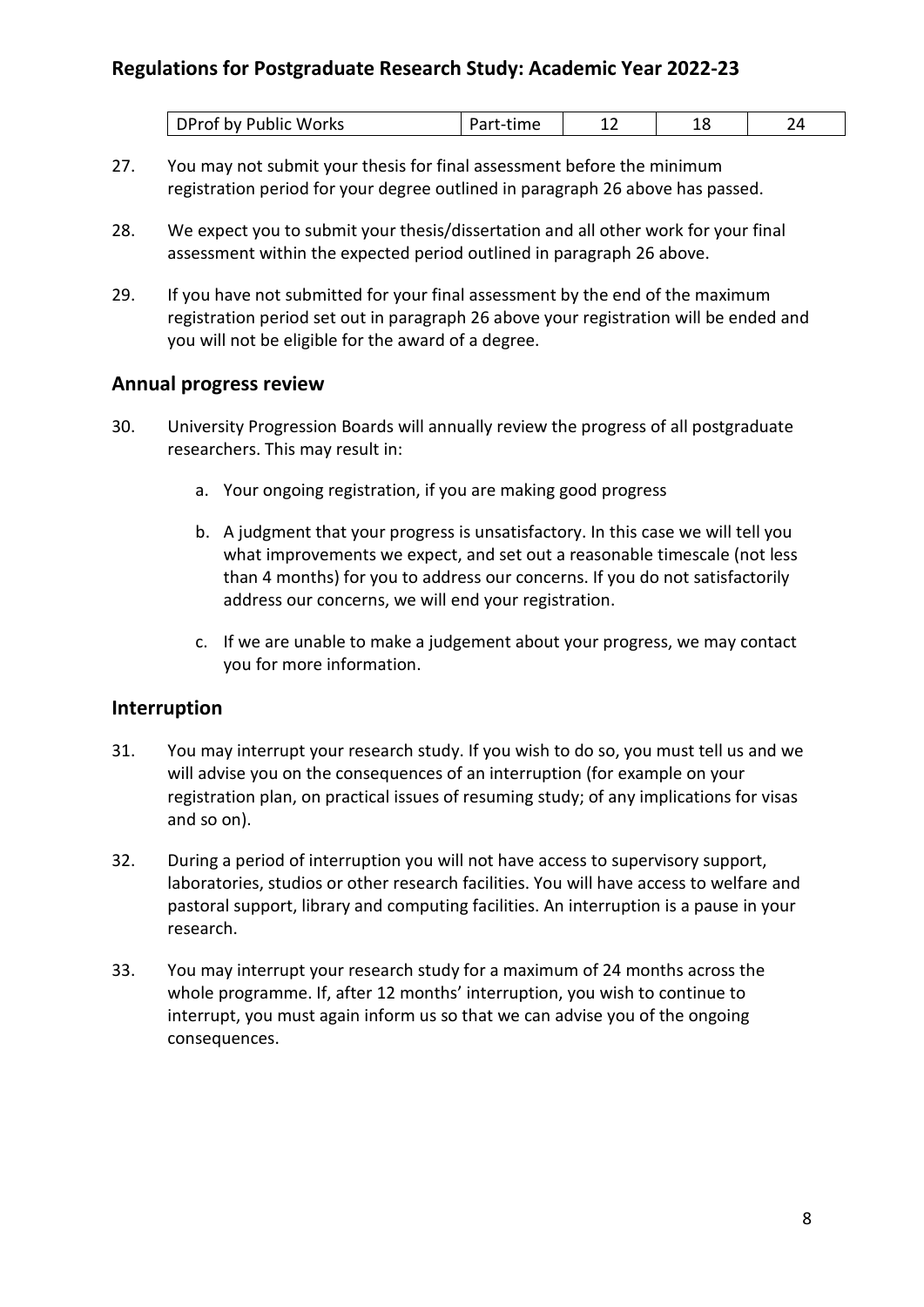#### <span id="page-8-0"></span>**Registration Review**

34. We will review your Registration on the following timescales:

| <b>Degree</b>                              | <b>Registration Review</b> |
|--------------------------------------------|----------------------------|
| MA/MSc/LLM by Research and MTh (Full-time) | Between 1-2 months         |
| MA/MSc/LLM by Research and MTh (Part-time) | Between 2-3 months         |
| MPhil/PhD (Full-time)                      | 6 months                   |
| MPhil/PhD (Part-time)                      | 9 months                   |
| ArtsM/ArtsD (Full-time)                    | 6 months                   |
| ArtsM/ArtsD (Part-time)                    | 9 months                   |
| MProf (Part-time)                          | Between 6-9 months         |
| PhD by Public Works (Part-time)            | 6 months                   |
| DProf by Public Works (Part-time)          | 6 months                   |

- 35. You must submit a report for the Registration Review, which will be considered by a registration panel. Further details are set out in guidance.
- 36. Registration Reviews will determine
	- a. Whether you are demonstrating the necessary skills and abilities to undertake the research programme
	- b. In the case of MPhil/PhD degrees, the viability of your proposed research project
	- c. The adequacy and sustainability of the supervision arrangements proposed for you
	- d. The appropriateness of the facilities available to you for your research, whether at the University or with a partner institution, and that the resourcing requirements of your research project can be met.
- 37. The outcomes of the Registration Review are:
	- a. Confirmation of your registration as a postgraduate researcher, and agreement of your registration plan
	- b. Referral back for further work and reassessment, your resubmission to take place within two months.
- 38. If you do not pass the Registration Review on referral, your registration will be ended and you will no longer be able to complete your postgraduate research with us.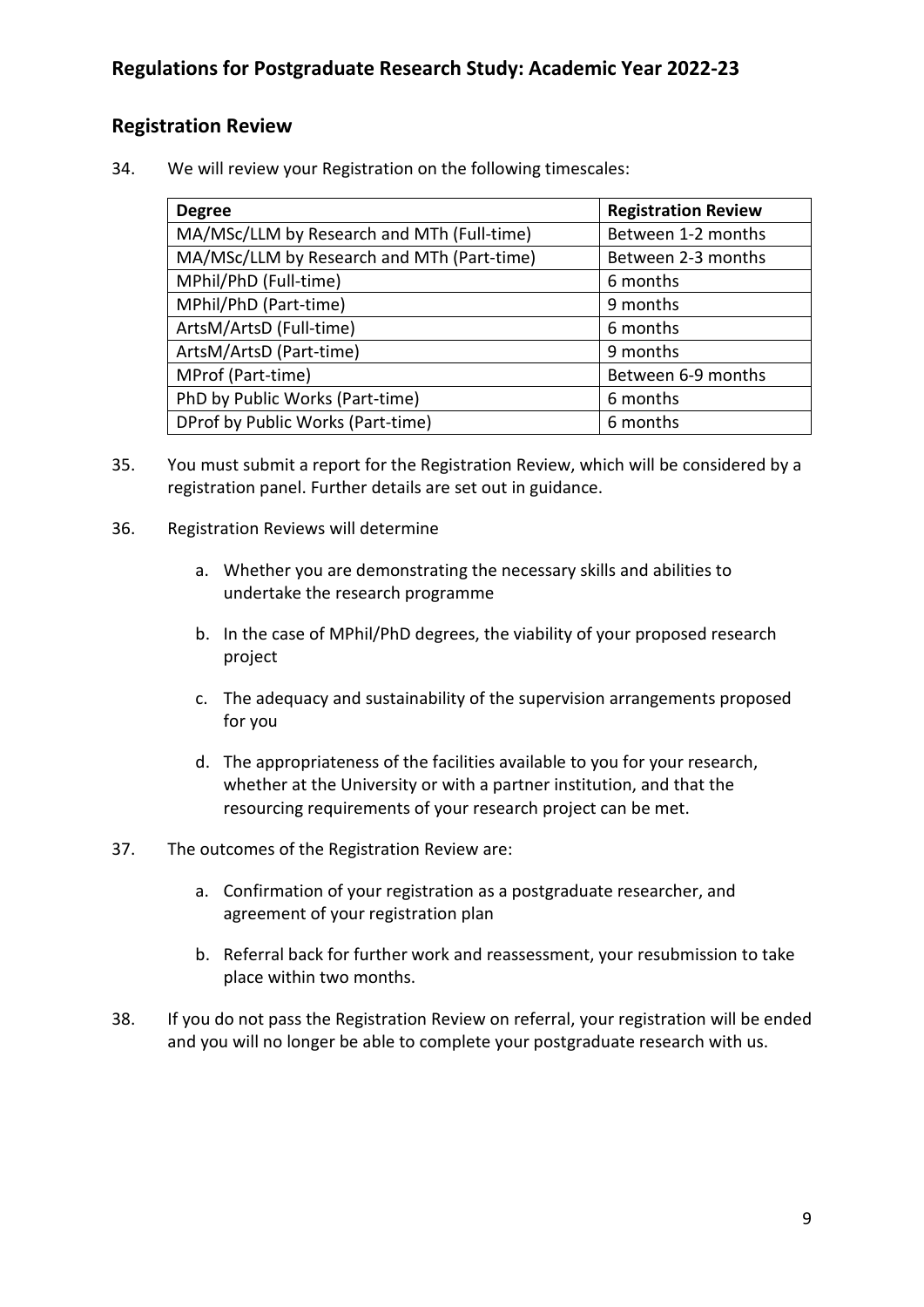# <span id="page-9-0"></span>**Transfer**

39. You may apply at certain points in your study to transfer between a level 7 research degree and its linked level 8 research degree:

> $ArtsM \rightarrow ArtsD$  $ArtsM \rightarrow PhD$  $M$ Phil  $\rightarrow$  PhD  $MProf \rightarrow DProf$

- 40. To support your application for transfer, you should prepare a submission comprising:
	- a. a significant body of work explaining the status of the research material to date, in a coherent format and at the standard required for a level 8 award (see paragraph 55 below). This must demonstrate clearly a developing body of research work and an adequate understanding, knowledge, and justification of appropriate research design and methods. AND
	- b. a critical evaluation of research progress to date and a clear explanation of future research to be done, its expected contribution to knowledge and/or new insights, and a programme of work for completing the project to the required standard.
- 41. For professional doctorate programmes your transfer will be assessed in line with the programme scheme.
- 42. Your application will be considered by a transfer panel, which will include an independent member. The outcomes of that panel will be either:
	- a. A recommendation that you proceed to your target award; or
	- b. That you be referred back for further work and reassessment, with resubmission within
		- i. 2 months if only minor changes are needed; or
		- ii. up to 6 months where more significant work is required
- 43. If after resubmission the panel judges that you have not met the standard required for transfer, you will be permitted to continue registration for the level 7 award or may be required to withdraw.
- 44. The transfer panel will also consider any ethical issues relating to the work, including ensuring that all ethical approvals required have been completed.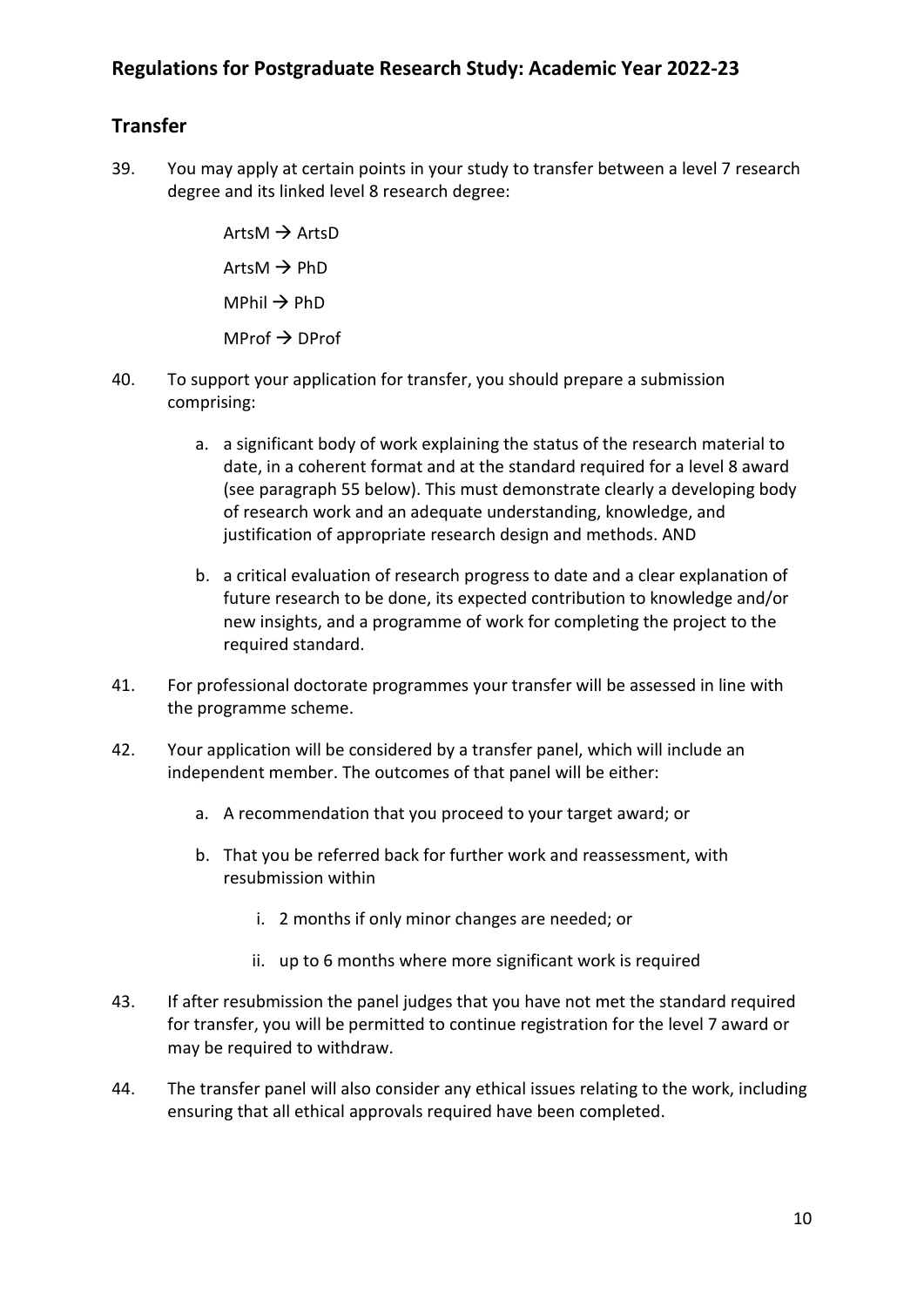#### *Specific provision for ArtsM to ArtsD transfer*

- <span id="page-10-0"></span>45. For transfer from ArtsM to ArtsD the transfer portfolio (see paragraph 40 above) should comprise:
	- a. A significant body of artistic work (which may be a series of in-progress works) undertaken during your registration accompanied by exposition material(s) that articulate and evidence this work at the standard required for a level 8 award (see paragraph 55 below). Together these should demonstrate a rigorous approach to artistic practice, a good understanding of the research context, appropriate research design and methods. The exposition may be in text form or in aural, visual, digital or other performative modes. AND
	- b. A clear explanation of research undertaken and future research to be done. This may be presented in written form or by other means and must clarify the independent and original contribution to artistic practice and/or interpretation/understanding that is likely to emerge.
- 46. Your work for the ArtsM may suggest that your research is more theoretical than practical: in this case you may apply instead to transfer to the PhD degree. Your application will be considered in line with paragraphs 42 to 44 above.

#### *Specific provisions: MProf to DProf transfer*

- <span id="page-10-1"></span>47. [This paragraph applies only to MProf/DProf students first registered before January 2022]. When you have successfully completed the preparatory research training phase you must submit a proposed programme of research. This replaces the transfer portfolio referred to in paragraph 40 above. This will be considered by a Programme Approval Panel, which is the equivalent of the transfer panel. The outcome of that panel will be either:
	- a. Approval of the programme, and recommendation that your registration be amended to DProf
	- b. Approval of the programme, and recommendation that your registration be amended to DProf, subject to minor revisions to the proposed programme within a set period of time
	- c. To refer back the proposal for further work and resubmission at a specified time. If the proposed programme is not then approved you may continue in registration for the MProf degree.

#### *Specific provisions: DBA degree*

<span id="page-10-2"></span>48. When you have successfully completed the preparatory research training phase you must submit a proposed programme of research. This replaces the transfer portfolio referred to in paragraph 40 above. This will be considered by a Programme Approval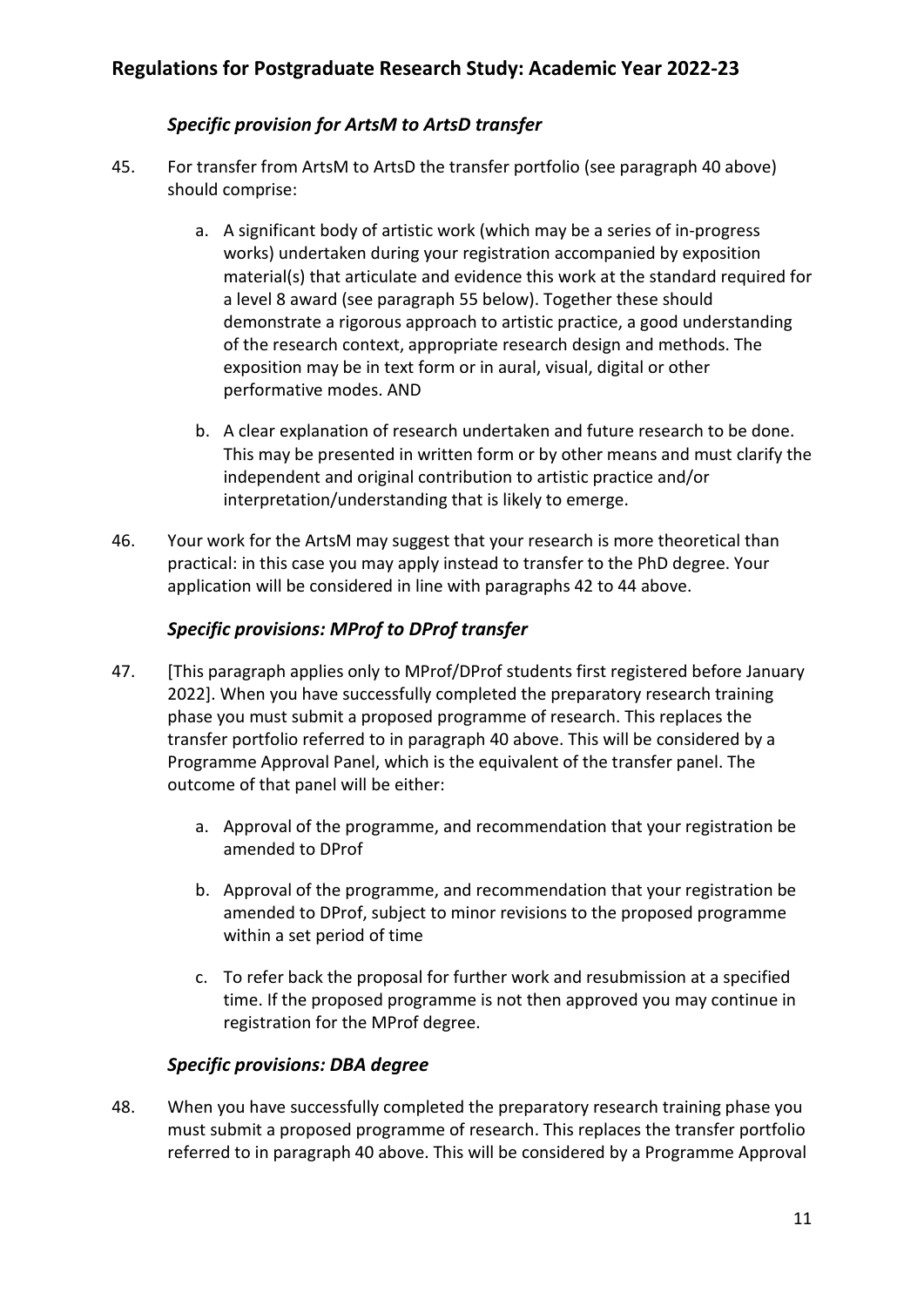Panel, which is the equivalent of the transfer panel. The outcome of that panel will be either:

- a. Approval of the programme
- b. That you be referred back for further work and reassessment, with resubmission within
	- i. 2 months if only minor changes are needed; or
	- ii. up to 6 months where more significant work is required
- c. If the proposed programme is not approved after referral under paragraph 48.b above your registration will be cancelled.

#### <span id="page-11-0"></span>**Assessment**

- 49. In order to be awarded the qualification for which you are registered you must pass all of the required assessments and fulfil any other specific conditions.
- 50. [This paragraph applies only to MProf/DProf students first registered before January 2022]. Where your programme contains taught elements for which credits are awarded, you will be assessed in those elements within the relevant taught programme regulations.
- 51. [This paragraph applies only to MProf/DProf students first registered before January 2022]. You may not undertake the final assessment for your award until you have successfully completed all prior assessments required by the programme.
- 52. You must follow our expectations for research integrity in your assessment, including:
	- a. The need to gain ethics approval for your research
	- b. To meet all the requirements expected of ethical research and ethical academic practice
- 53. Your submission must be in line with the guidelines for postgraduate research study for your particular degree.
- 54. To be awarded a master's degree you must demonstrate:
	- a. a systematic understanding of knowledge, and a critical awareness of current problems and/or new insights, much of which is at, or informed by, the forefront of your academic discipline, field of study or area of professional practice
	- b. a comprehensive understanding of techniques applicable to your own research or advanced scholarship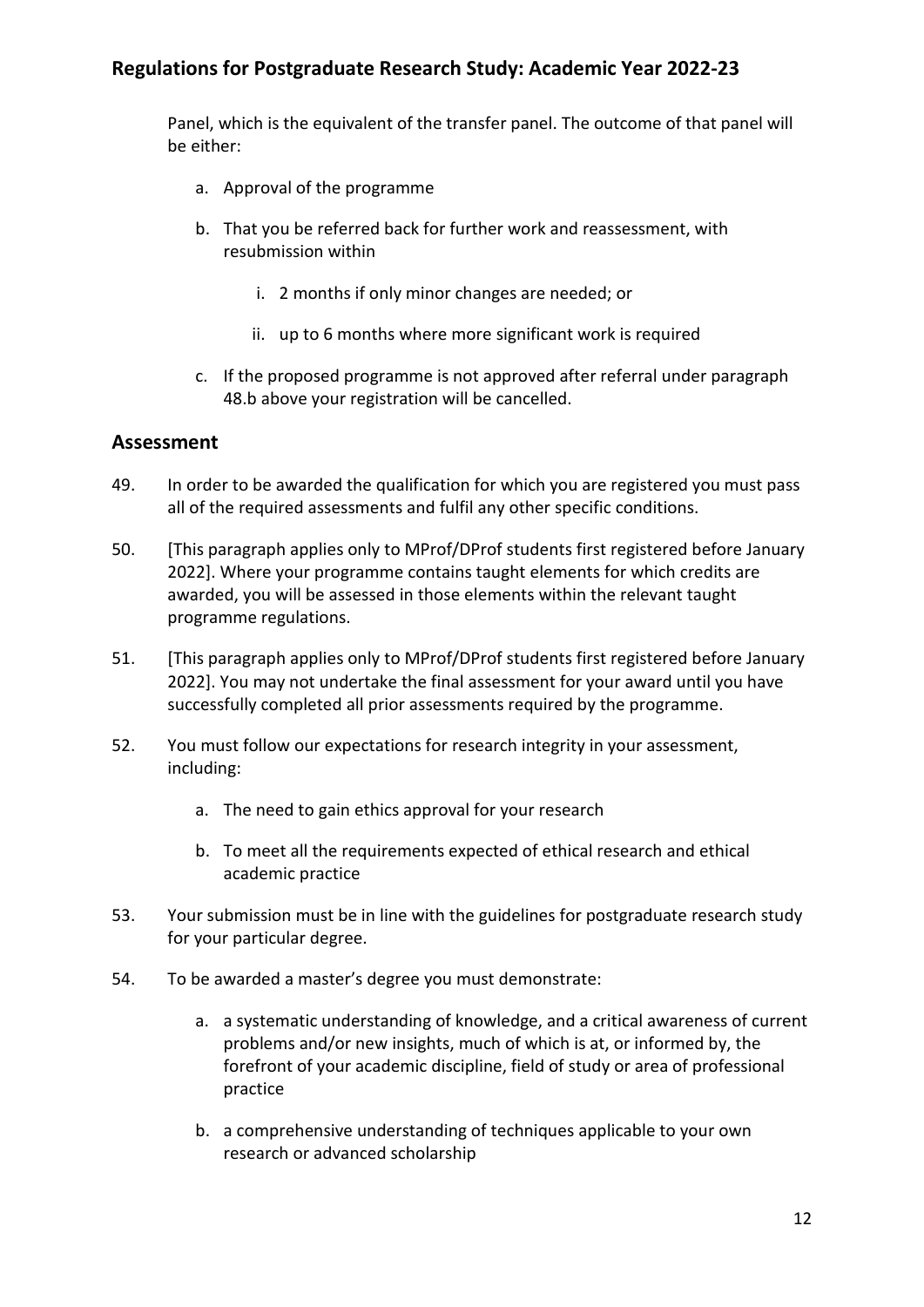- c. originality in the application of knowledge, together with a practical understanding of how established techniques of research and enquiry are used to create and interpret knowledge in your discipline
- d. conceptual understanding that enables you:
	- i. to evaluate critically current research and advanced scholarship in the discipline
	- ii. to evaluate methodologies and develop critiques of them and, where appropriate, to propose new hypotheses
- 55. To be awarded a doctoral degree you must demonstrate:
	- a. the creation and interpretation of substantial new contributions to knowledge and/or practice through original research of a quality to satisfy peer review, extend the forefront of the discipline, field or sector, and merit wider dissemination
	- b. a systematic acquisition and understanding of a substantial body of knowledge which is at the forefront of one or more academic disciplines
	- c. the general ability to conceptualise, design and implement a research project for the generation of new knowledge, applications or understanding at the forefront of the discipline, field or practice, and to adjust the project design in the light of unforeseen emerging considerations
	- d. a detailed understanding of contemporary complexity and of research approaches relevant to the focus and context of the research and most likely to produce new knowledge contributions to thinking and practice
- 56. The criteria in paragraphs 54 and 55 above are based upon the expectations for masters degrees and doctoral degrees set out in the Framework for Higher Education Qualifications (see definition of *level* in paragraph 9 above.
- 57. The final assessment shall comprise your thesis and a *viva voce* (oral examination) conducted by an Assessment Panel upon your thesis or equivalent submission.
- 58. The decision to submit a thesis for viva is your own. Once you have submitted your thesis, you may not withdraw it. The examiners must conduct a viva.
- 59. The Assessment Panel **for a masters award** will recommend one of the following outcomes:
	- a. That you be awarded the degree; or
	- b. That you be awarded the degree subject to minor amendments being made to the submitted work within a specified period of up to 6 months; or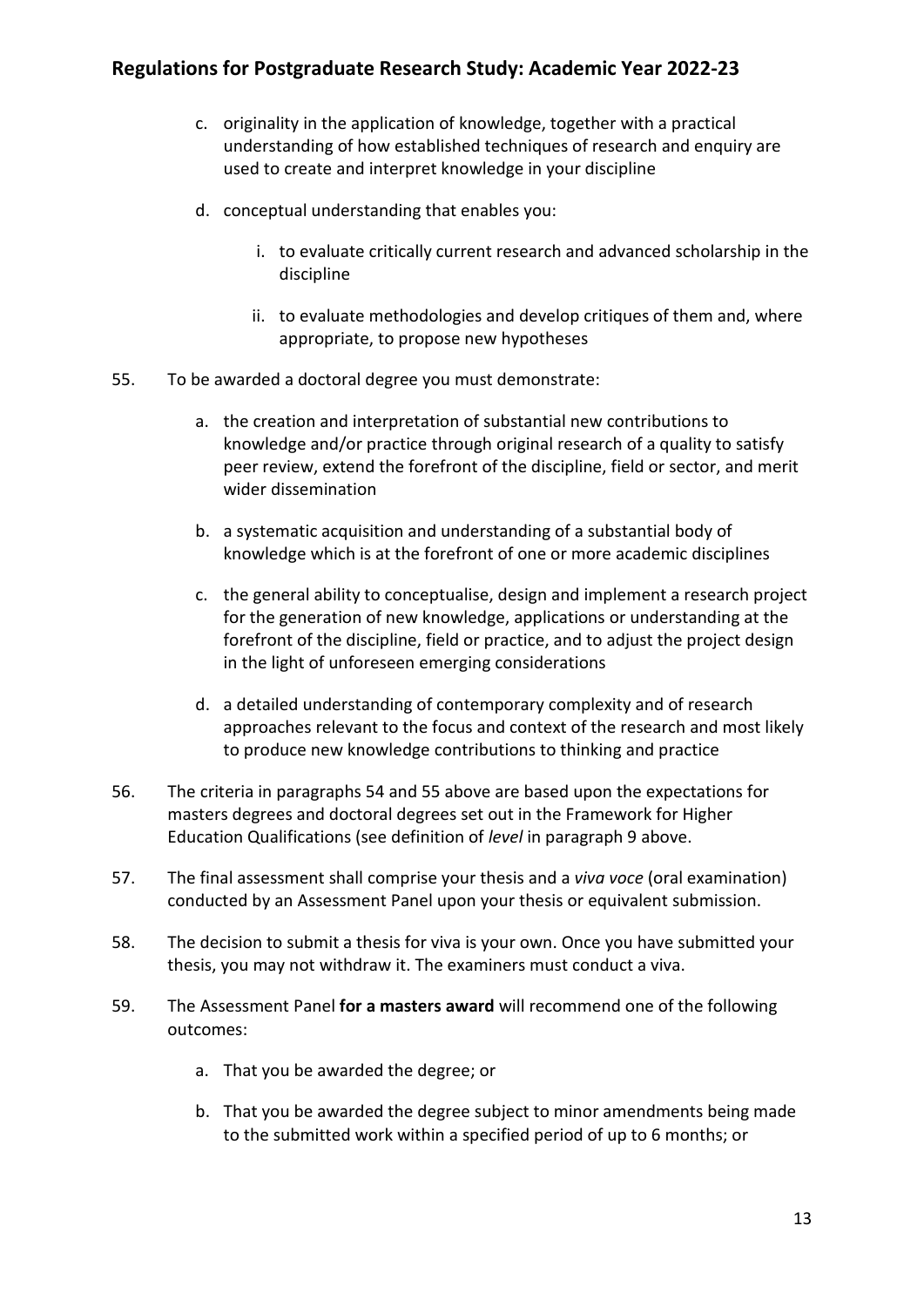- c. That you be permitted to re-submit for the degree within 12 months and be re-examined, with or without a viva; or
- d. In the case of re-examination,
	- i. Any of the options in paragraph 59.a, 59.b or 59.c; OR
	- ii. that you not be awarded the degree and not be permitted to be reexamined.
- 60. The Assessment Panel **for a doctoral award** will recommend one of the following outcomes:
	- a. That you be awarded the degree; or
	- b. That you be awarded the degree subject to revisions which do not substantially change the findings being made to the submitted work within a specified period of up to 6 months; or
	- c. That you be permitted to re-submit for the degree within 12 months and be re-examined, with or without a viva; or
	- d. In the case of re-examination,
		- i. Any of the options in paragraph 60.a, 60.b or 60.c; OR
		- ii. that you not be awarded the degree and not be permitted to be reexamined; OR
		- iii. that you be awarded a degree at Master's level subject to the presentation of the submission amended to the satisfaction of the examiners.
- 61. The Research and Knowledge Exchange Committee has delegated authority from Academic Board to confirm or otherwise the outcome of the examination.
- 62. We set out separately specific procedures for the conduct of vivas.

#### <span id="page-13-0"></span>**Intellectual Property and Research Repository**

- 63. Our policy on *Intellectual Property Rights: Students* sets out how you should ensure that you either own the copyright on your submitted work, or you have permission to include it in your thesis.
- 64. After completion of the assessment process, you must submit a final electronic copy of your submission, which we will place in our library and in our online research repository. You must give us an irrevocable, transferable, license to do this. We will not confirm the award of a degree until you have done this.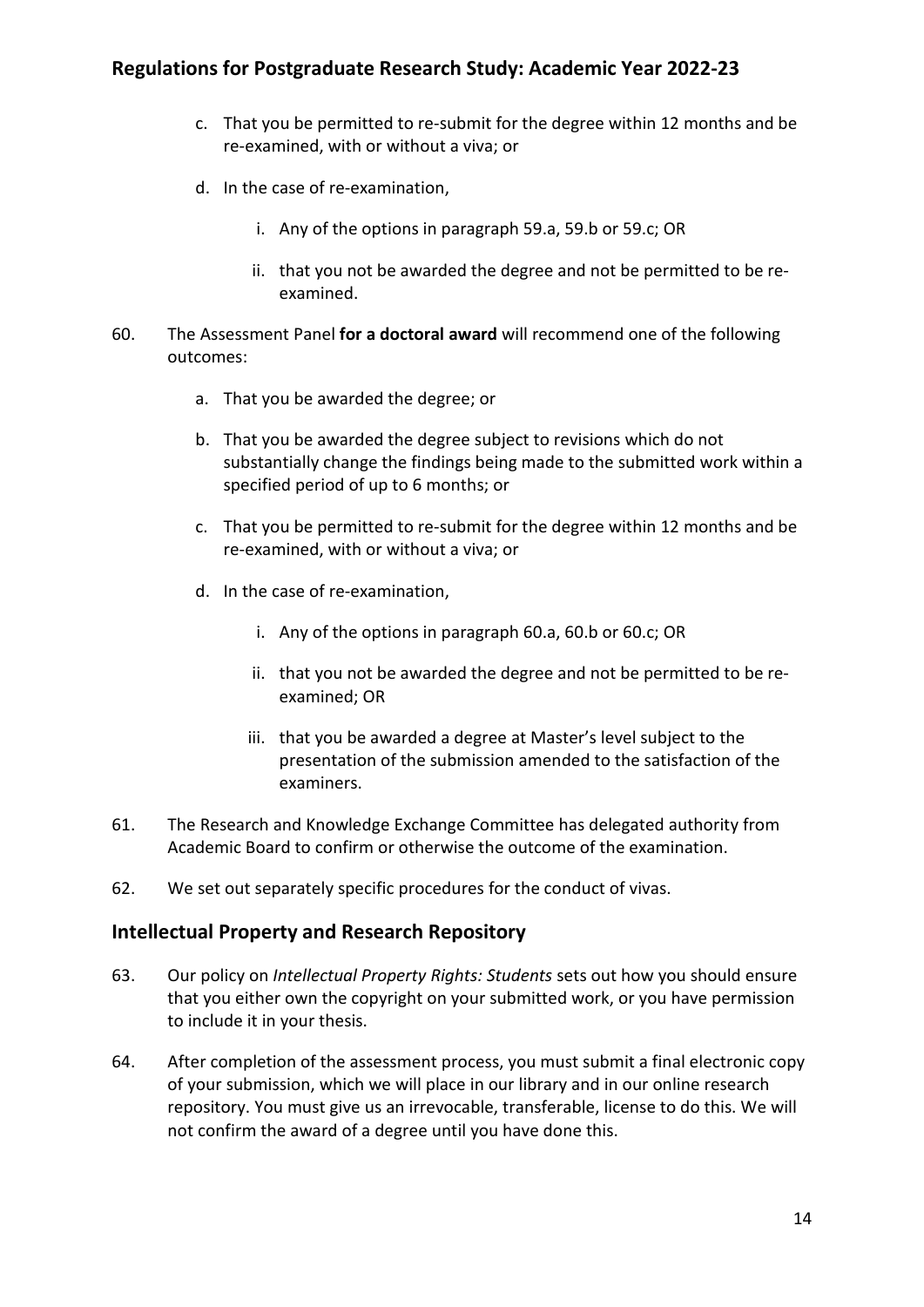65. If the thesis contains confidential material, or for other reasons which we assess sufficient (for example, an intention to publish the thesis), we will restrict access to your thesis.

#### <span id="page-14-0"></span>**Appeals and Complaints**

- 66. If you wish to make a complaint about any aspect of your programme you should use the Student Complaints and Grievance Procedure.
- 67. You may appeal against decisions relating to the following progress or assessment:
	- a. A decision to end your registration (as set out in paragraph 21.b above)
	- b. A decision to end your registration arising from an annual progress review (as set out in paragraph 30 above)
	- c. A decision of a transfer panel (as set out in paragraph 42 above)
	- d. The outcome of an Assessment Panel (as set out in paragraphs 59 and 60 above)
- 68. You may appeal on one or more of the following grounds:
	- a. That there is evidence of a process failure of such a nature as to give reasonable grounds to consider that the outcome would have been different had the process failure not occurred
	- b. That the judgement was based on an incomplete assessment of your performance
	- c. That your performance was affected by factors which were not known to the panel, and could not reasonably have been made known to the panel
- 69. You must provide evidence to support your appeal. An appeal will not be considered if it is an unevidenced statement of disagreement with the decision made.
- 70. Your appeal must be submitted within one month of the date on which we notified you of the decision against which you are appealing.
- 71. Your appeal will be reviewed by a member of academic staff from another faculty (the independent reviewer). If it is clear to them that one or more of the grounds for appeal have been demonstrated, they will recommend a course of action to the Research Degrees Board. This may include:
	- a. A recommendation that the faculty or relevant panel review their decision, taking into account any new information
	- b. That you be given more time to prepare